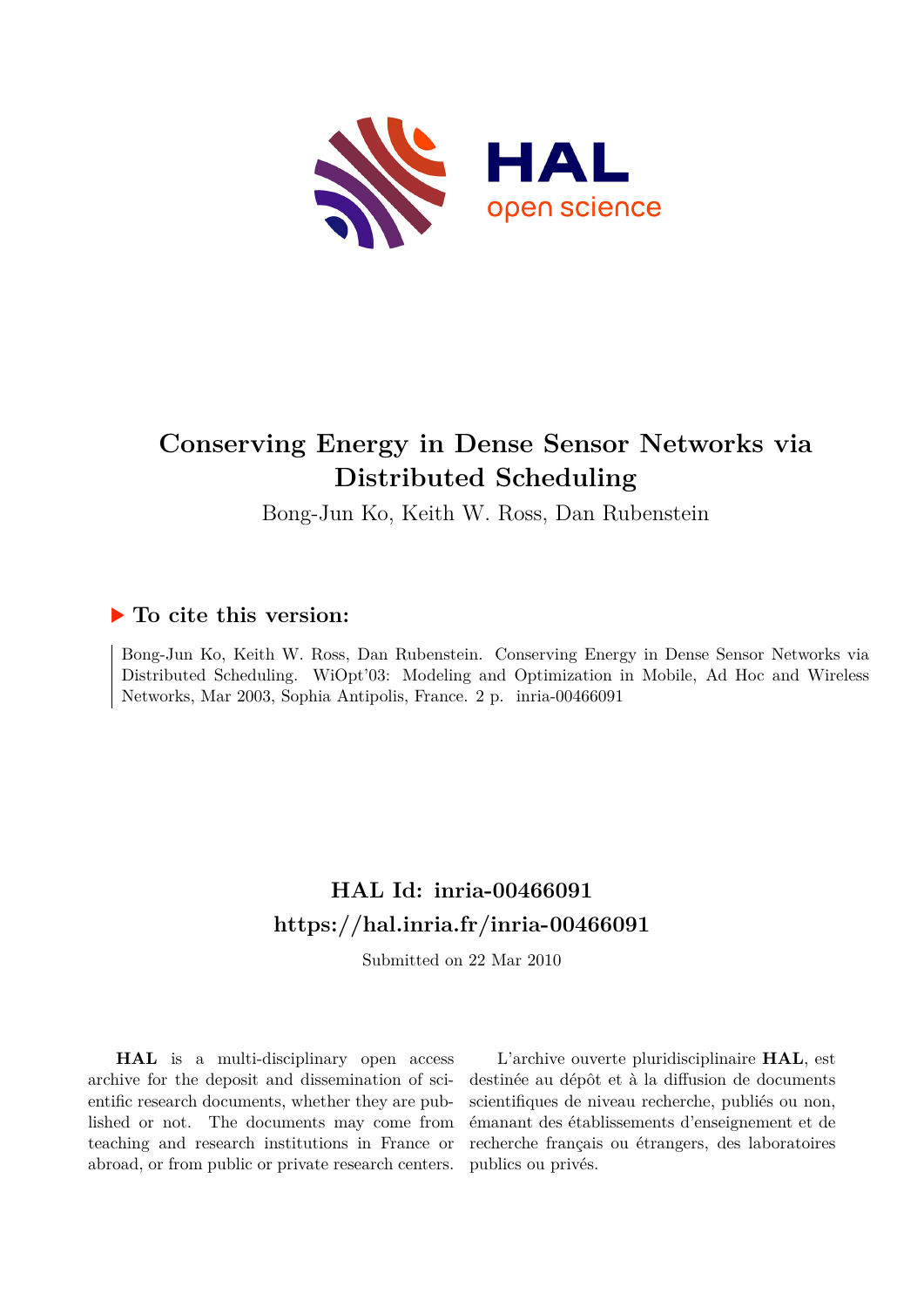## Conserving Energy in Dense Sensor Networks via Distributed Scheduling (Extended Abstract)<sup>\*</sup>

Bong-Jun Ko Keith Ross Dan Rubenstein Columbia University Polytechnic University Columbia University

#### **1 Introduction**

In wireless sensor networks, sensors are often batterypowered and cannot be recharged. Even the simple act of sensing its environment can consume significant amounts of these devices' energy. To reduce the likelihood that an insufficient number of sensors are deployed within a region, sensors will often be deployed at a greater density than what is expected to be necessary. The sensing devices can utilize this increased density to conserve energy by time-sharing the sensing load needed to cover their respective sensing region.

Ideally, to maximize sensor lifetimes, sensors that cover a shared region can coordinate their responsibility for covering that region with a schedule that has all but one of the sensors turned off at any given time within that region. What complicates this scheduling, however, is the fact that neighboring regions are covered by non-identical but overlapping sets of sensor devices. *In this paper, we perform an initial investigation into the problem of scheduling the on periods of sensor nodes in densely covered regions. Our goal is to reduce energy consumption per sensor while maintaining sufficient coverage of all regions that the sensors were deployed to cover.*

Few works have considered the problem of scheduling among multiple devices in dense regions. [4] and [3] are perhaps most closely related to our work here, both of which deal with energy-coverage problem in sensor networks. They both use probablistic probing schemes to determine when a sensor can safely go to sleep without losing coverage. Our work differs in that sensor coverage times are pre-determined, obviating the need for sensors to participate in a polling process that uses valuable energy to trasmit and receive polling messages.

We introduce our problem formulation in next section, describe our scheduling algorithm and prove some of its basic desirable properties in Section 3, and conclude in Section 4.

#### **2 Problem Formulation**

In this section, we describe our model of a sensor network and our scheduling objective within the context of this model. The sensor network consists of  $N$  sensor solve nodes numbered 1 through  $N$  deployed within a topological region where the distance between pairs of sensors is well-defined and the triangle inequality holds. Each node

 $i$  is responsible for sensing some property within its surrounding region of radius  $r_i$ . When a node j lies within distance  $r_i$  from node i, we say that j is in is *range*, and set  $c_{ij} = 1$ . Otherwise, j is not in i's range and  $c_{ij} = 0$ . Note that  $c_{ii} = 1$  since *i* is always in its own range. The value of  $r_i$  is selected such that measurements collected by sensors in *i*'s range are acceptable substitutes for measurements taken by node  $i$  itself. Thus, node  $i$ 's region is "covered" when some  $j$  in  $i$ 's range (including  $i$  itself) is actively sensing.

We assume that nodes in the network are time-synchronized into a cycle of  $K$  time slots, and that each node is capable of *turning on* or *turning off* its sensing device at the beginning of any slot. A sensor *schedule* determines a priori the slots for which each sensor is active (on).

If  $j$  is in  $i$ 's range and if  $j$  is turned on at time slot  $k \in \{1, \dots, K\}$ , then we say *i* is *covered* by *j* during time slot k. We let  $x_{ik} = 1$  if the schedule has i turned on during time slot k. Otherwise  $x_{ik} = 0$ . We define  $S_i =$  ${k : x_{ik} = 1}.$  The fraction of time for which i is active is proportional to  $|S_i|$ , so that reducing  $|S_i|$  provides a means to conserve power and extend the sensor's lifetime.

We define  $\rho_i \in [0, 1]$  to be the fraction of time that node 's region must be covered. In the context of our scheduling problem, we require for each  $i$  that

$$
\sum_{k=1}^{K} \left( 1 - \prod_{j=1}^{N} (1 - c_{ij} x_{jk}) \right) \ge \rho_i K, \tag{1}
$$

i.e.,  $i$  is covered by the union of nodes in its range for at least  $\rho_i K$  of the slots, and hence, its region is covered at least a fraction  $\rho_i$  of the time.

Our ultimate objective is to derive a schedule that determines, for each node  $i$ , the set of slots that are assigned to each node to maximize the network's operational lifetime with each sensor's area covered for the requisite fraction of time,  $\rho_i$ . There are several variants of this optimization problem. For instance, the criterion can be to maximize the time until some region can no longer be covered for the fraction of time,  $\rho_i$ , or to maximize the average lifetime for which regions are covered for the fraction of time,  $\rho_i$ . These problems are known to be hard to solve. For instance, if  $\rho_i = 1$  for all i, the set covering problem, known to be NP-hard and approximable only to within  $O(\log n)$ , can be reduced to our problem.<br>Our approach is to break the problem into two

Our approach is to break the problem into two stages. In the first stage, each node is assigned a number of slots, i.e., the value of each  $|S_i|$  is fixed, at which point the specific metric to be optimized (e.g., the "lifetime" of the network) can be computed. Each  $|S_i|$  can be chosen by solving a much simpler problem of finding an assignment

<sup>-</sup> This material was supported in part by the National Science Foun-dation under Grant No. ANI-0117738 and CAREER Award No. ANI-0133829. Any opinions, findings, and conclusions or recommendations expressed in this material are those of the authors and do not necessarily reflect the views of the National Science Foundation.